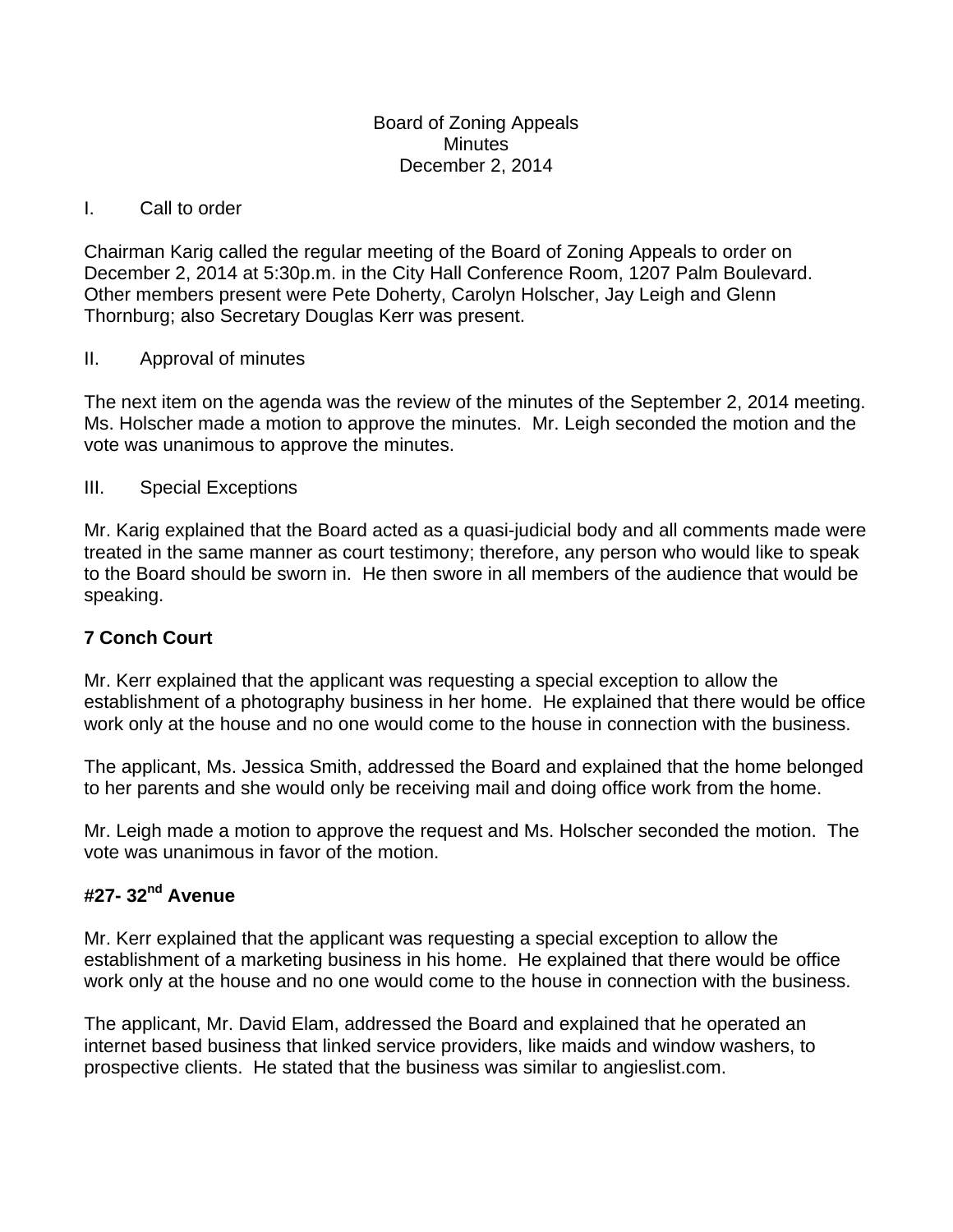Board of Zoning Appeals Minutes December 2, 2014 Page 2

Mr. Thornburg asked if there was ever a need to interview a service provider or client. Mr. Elam answered no. Mr. Lee asked what the name of the service would be. Mr. Elam answered that the business name was Megaclick LLC and the website was hire.contractors.com.

Ms. Holscher made a motion to approve the request and Mr. Doherty seconded the motion. The vote was unanimous in favor of the motion.

### IV. Variance

### **1 Sandshell Court**

Mr. Kerr explained that the applicant is requesting a variance to allow the construction of a new front deck eight feet into the front yard setback. He stated that the required setback for the deck is 25 feet and the new deck is proposed to be setback 17 feet. The existing house is legal nonconforming and has an existing encroachment into the setback that is located 15 feet from the front property line.

Mr. Kerr explained that the application states that the property is extraordinary and exceptional because the existing house is nonconforming and that the owner will suffer an unnecessary hardship if the setback is adhered to because without the deck, grilled food must be transported through the living room from the rear deck. The application stated that the subject property is unique because it is one of only six corner lots in the Beachside subdivision and the fact that the Beachside Homeowners Association has approved the request shows that the authorization of the variance will not be of substantial detriment to adjacent property.

Mr. Kerr reviewed the criteria which must all exist in order for the Board to grant a variance, which are:

- (1) There are extraordinary and exceptional conditions pertaining to the particular piece of property;
- (2) Such conditions do not generally apply to other property in the vicinity;

(3) Because with these conditions, the application of the ordinance or resolution of the particular piece of property would effectively prohibit or unreasonably restrict the utilization of the property;

(4) The authorization of a variance will not be of substantial detriment to an adjacent property or to the public good, and the character of the district will not be harmed by the granting of the variance.

The applicant, Mr. John Bauer, addressed the Board and explained that he was the owner's brother and he wanted to pass around pictures of decks in the Beachside subdivision. He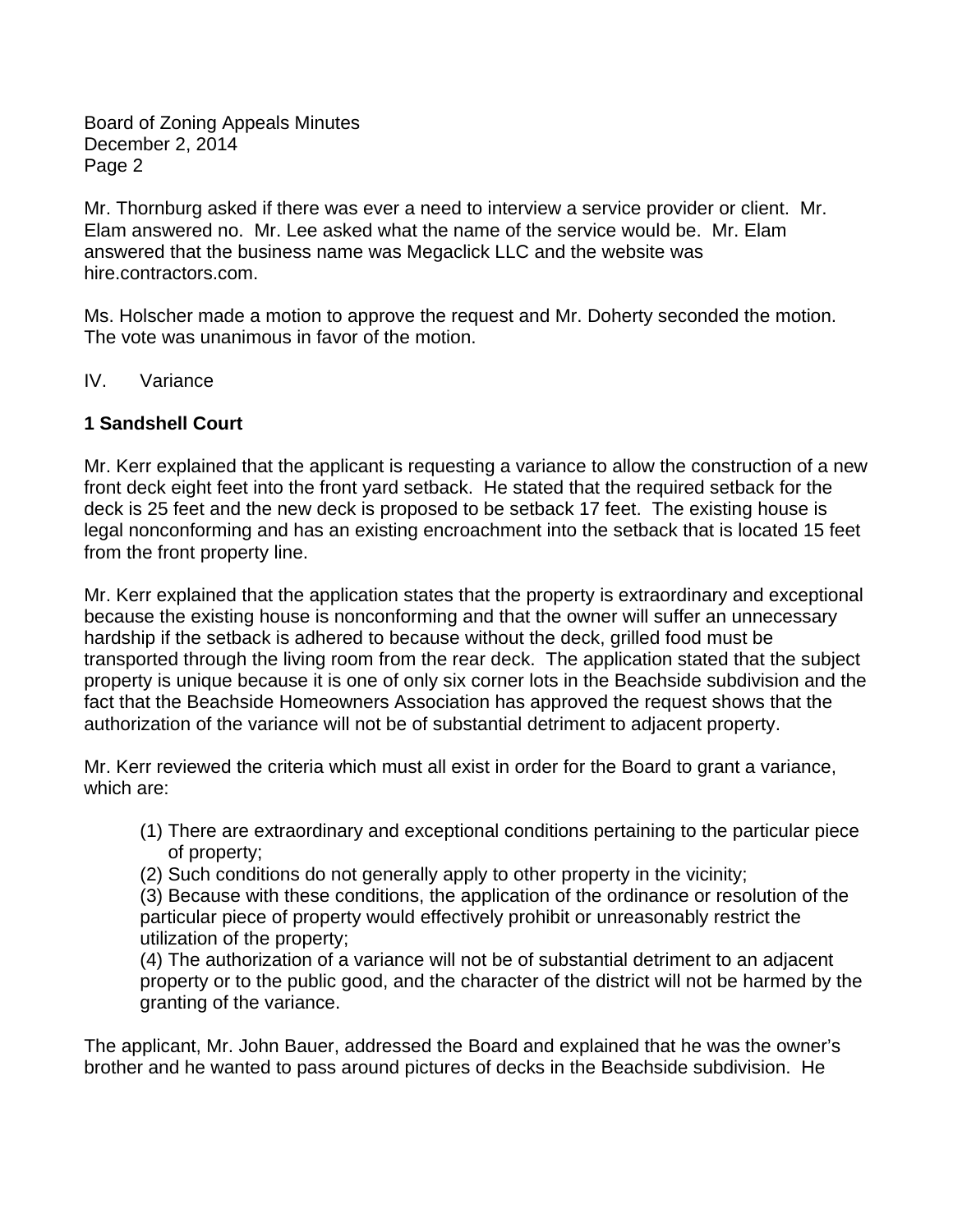Board of Zoning Appeals Minutes December 2, 2014 Page 3

explained that many of the houses have decks adjacent to the kitchen to allow direct access to a deck with a grill.

He explained that the Beachside subdivision was planned residential development that has its own bylaws and covenants and this deck has been authorized by the Beachside association.

He explained that the proposed deck will not protrude any closer to the road than the existing house and he distributed a site plan showing the proposed deck.

Ms. Holscher asked if Beachside had a home owners association. Mr. Bauer answered yes, as well as a Board of Directors, which have all authorized the proposed deck.

Mr. Karig stated that he could see how the request met three of the four criteria, but he could not see how the request met the criteria which states that the application of the ordinance effectively prohibits or unreasonably restricts the utilization of the property.

Mr. Thornburg stated that it appeared that a deck could still be built that would accommodate a grill, but it would be small. Mr. Bauer stated that something small could probably be constructed, but he did not see why such a request, that is in line with the other decks built in the community and authorized by the community could not be authorized. He stated that it was his belief that the property should be a planned development district and not in the SR2 zoning district as it is a private community.

Mr. Bauer added that as part of the Beachside process, the neighbors are notified of improvements and in this case there were no objections from the neighboring owners.

Mr. Leigh asked if the deck could be constructed to be cantilevered over the driveway to go more in front of the house. Mr. Bauer answered yes, that it probably could, but it would not look good.

Ms. Holscher explained that the Board was not trying to be punitive, but they were obligated to administer the law as it has been approved by City Council. Mr. Bauer stated that he did not see the purpose of having a Board if they cannot occasionally grant exceptions to the rules.

Mr. Leigh made a motion to deny the request based on the fact that the request did not meet criteria three in the zoning code that states that the board must find that the application of the ordinance effectively prohibits or unreasonably restricts the utilization of the property. Additionally he stated that the request does not comply with Section 5-4-37(b), which explains how nonconforming structures are to be handled.

Board of Zoning Appeals Minutes